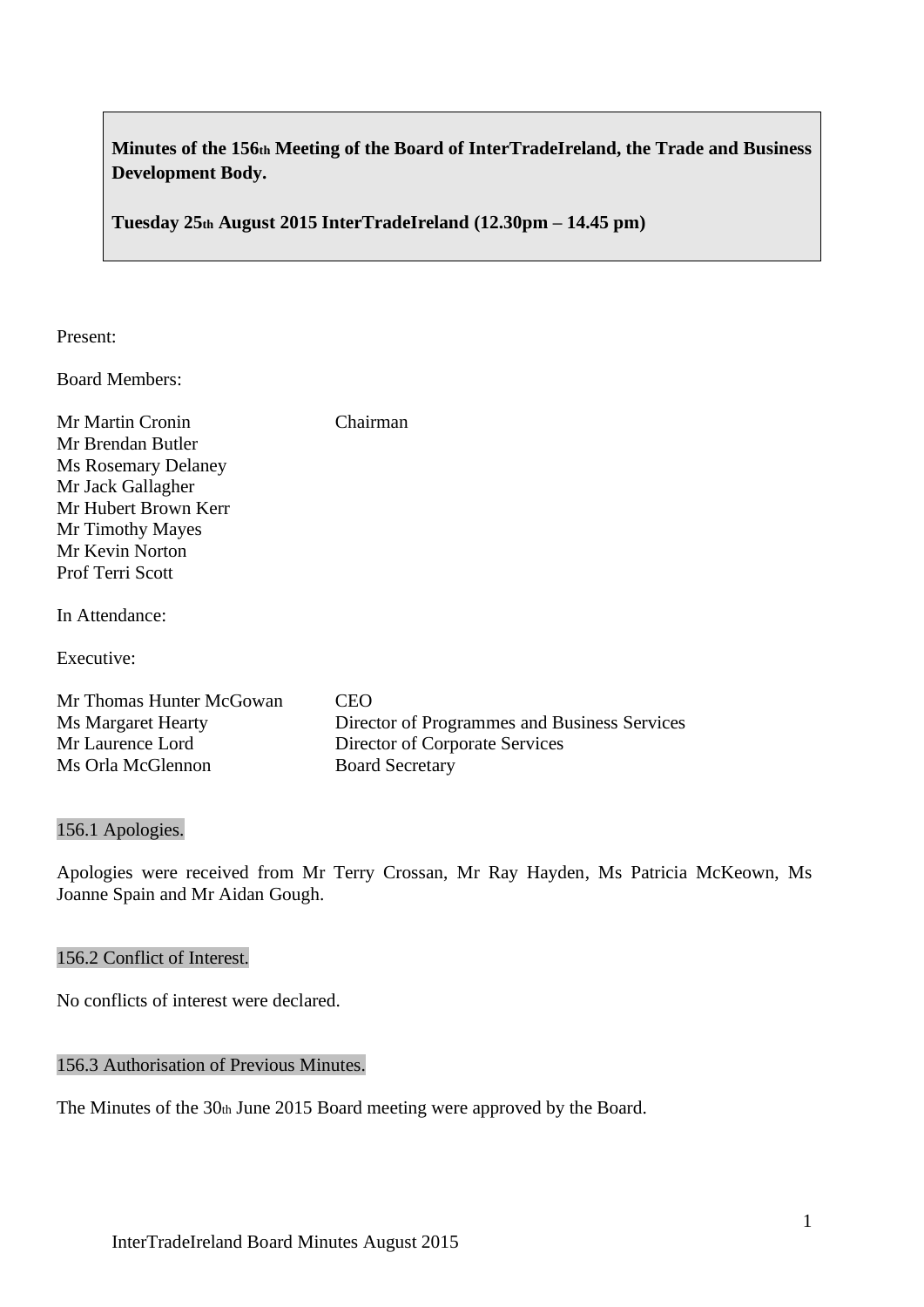#### 156.4 Chairman's Report

The Chairman queried whether the Managing Agents are sufficiently focussed on companies wishing to trade cross border which have good potential to eventually trade internationally. The Board discussed the matter and it was agreed that although InterTradeIreland's primary brief is to promote cross border trade, care needs to be taken to minimise displacement, particularly in sectors with limited potential to achieve off island sales. The Board agreed that the Executive should consider how to better prioritise companies with the greatest potential to eventually deliver growth through export sales off island. The report due from the Executive at the end of September on how best to prioritise such companies should inform further consideration of this issue by the Board. It was also agreed that the Trade and Innovation Reports should include a succinct (c. three sentences) but clear description of the business, the value added dimension and the target market.

The Chairman commended Board members on their valuable and effective work on the Sub **Committees** 

## 156.5 CEO Report

Mr Hunter McGowan advised that the Regional Action Plan for Jobs was drawing to a conclusion with the final reports due to be published in the coming weeks. The work of InterTradeIreland has been recognised in various reports. He advised that he met with a Bank of England agent to discuss economic trends. The next Business Monitor will survey opinions on the impact of an increase in interest rates. A meeting recently took place with the Small Firms Association (SFA) to discuss the potential of InterTradeIreland organising a Meet the Buyer event in partnership with the SFA, IBEC and the Federation of Small Businesses in Northern Ireland.

Mr Hunter McGowan advised that a tender to provide actuarial advice and pension scheme administration to the North South Pension Scheme is currently being advertised with the contract due to be awarded in October.

The CEO proposed holding the October Board meeting in Dublin on Wednesday 21st October to coincide with the Meet the Buyer event. The Board meeting will be held in the offices of DJEI. The Board asked that the Sub Committee meetings be held on 21st October also. It was agreed that the Board Secretary would send out the revised itinerary to Board members for information.

## 156.6 Board Sub Committee/Steering Committee Reports

## *Audit and Risk Assurance Committee Report*

Mr Mayes reported from the Audit and Risk Assurance Committee meeting held on 30th June 2015. He advised that a robust discussion took place around the risk register and he referred to the Audit and Risk Assurance Committee Report. The Chairman raised the issue of potential fraud, given the numerous widely reported recent incidences, many of which affected large organisations. Mr Lord assured the Board that the Body has strong anti fraud procedures and policies in place, with high levels of awareness and compliance. The Chairman thanked Mr Mayes for his report.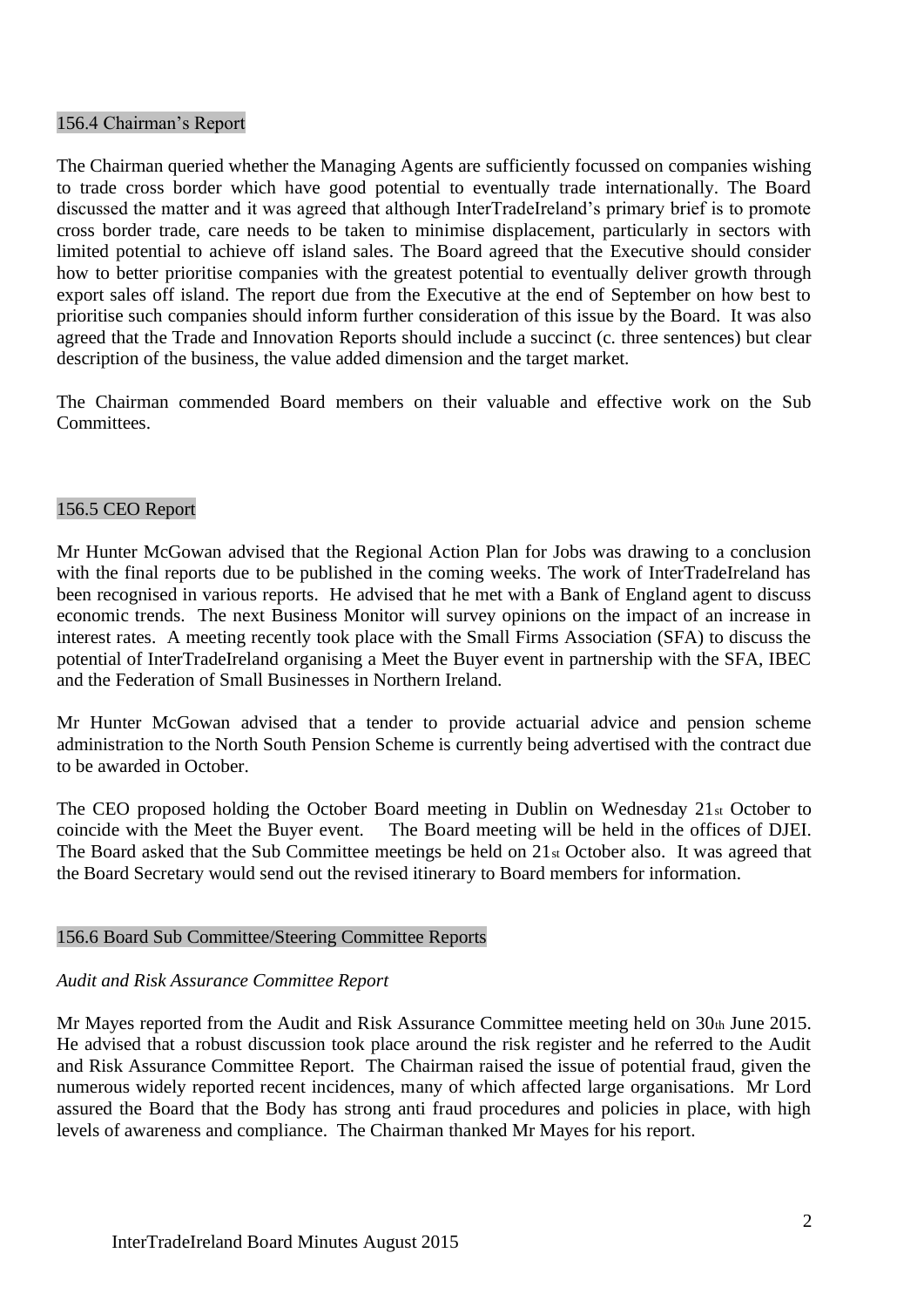## *Innovation Sub Committee Report*

Mr Norton reported from the Innovation Sub Committee meeting held on  $30<sub>th</sub>$  June 2015 to consider 5 new Fusion applications and 4 deferred applications. 8 applications were approved and 1 was rejected. Mr Norton advised that the Sub Committee had reviewed the criteria for participation on the Fusion programme. He recommended that the same definition of a 'tradable service' should be used for all relevant InterTradeIreland programmes. Mr Norton advised that at the Sub Committee meeting held prior to the Board meeting; in-house financial appraisals were included with the meeting papers which were very satisfactory and fit for purpose. The Chairman commended the work of the Executive in this area. The Board noted the decisions of the Innovation Sub Committee in relation to the Fusion Programme. The Chairman thanked Mr Norton for his report.

#### *Trade Sub Committee Report*

Mr Butler reported from the Trade Sub Committee meetings held on 30th June and 28th July 2015 to consider a total of 31 applications submitted to the Acumen programme. The Sub Committee approved 19 projects, rejected 5 projects and 7 projects were deferred pending additional information. Mr Butler advised of on-going discussions with the Acumen Managing Agents to review procedures. The Board noted the decisions of the Trade Sub Committee. The Chairman thanked Mr Butler for his report.

## 156.7 For Consideration, Discussion, Decision &/or Approval

## *Operations Directorate Progress and Activity Report*

Ms Hearty presented the Operations Directorate Progress and Activity Report. She advised that half way through the year all programmes and budgets are on track with a steady stream of enquiries and applications. InterTradeIreland in association with ASM Chartered Accountants launched a new Cross Border Bureau initiative to provide practical advice on cross border matters such as tax and pensions. A series of workshops will be delivered in partnership with InterTradeIreland's Trade team. Discussions are on-going with the Irish Exporters Association to hold Export Ready workshops for their members. Ms Hearty advised that meetings have taken place with the Small Firms Association who would be keen to host a private sector Meet the Buyer event. The half yearly deals for the HBAN networks reported 25 deals representing €8.3m leveraged investment.

Ms Hearty sought Board approval of the allocation of the Seedcorn prize fund of  $\epsilon$ 280,000 which had been approved by the EquityNetwork Steering Committee. The Board discussed and approved €100,000 for the overall winner, category winner €50,000, six regional finalists €20,000 and special award winner €10,000.

Mr Butler advised that the Funding for Growth team have been very supportive of the Startup Gathering 2015 which will take place across Ireland from the 5th to 10th October, with over 50 events being planned across 5 days, 5 industries and 5 cities, Dublin, Waterford, Cork, Limerick and Galway, with the aim of championing the growth of the startup sector throughout Ireland.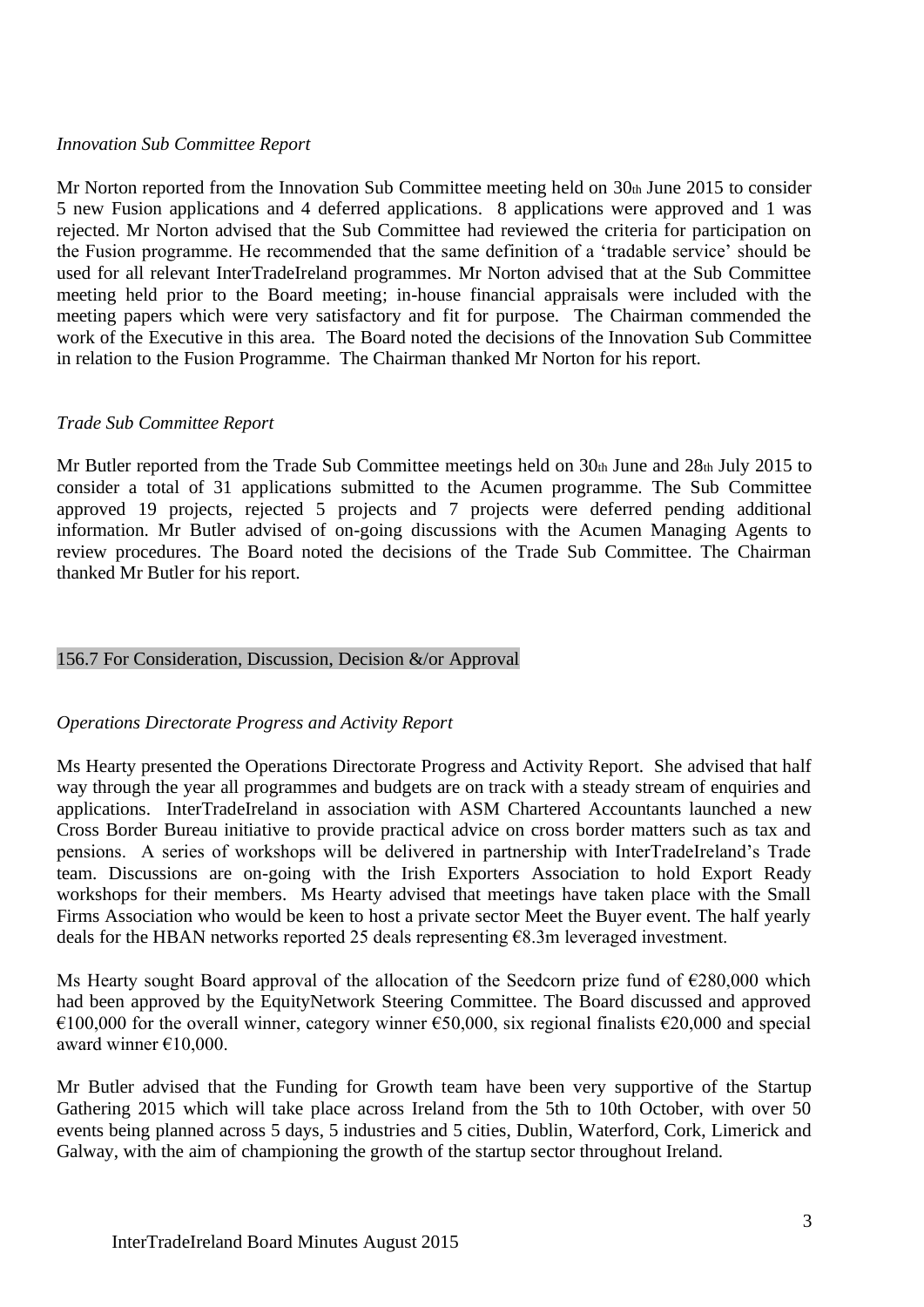The Board noted the Operations Directorate Progress and Activity Reports and the Chairman thanked Ms Hearty for her update.

# *Governance and Financial Matters*

Mr Lord presented the Governance and Financial Matters Report. He advised that a meeting has been scheduled with the Sponsoring Departments to discuss the case for viring monies between budgets.

Mr Lord reported that in February 2015, DFP advised all North/South Bodies that HMRC had directed that PAYE and NI deductions should be applied to Board remuneration and travel and subsistence expenses, for both UK and non-UK residents. The Body had previously been professionally advised that non-UK resident Board members could be regarded as "*short-term business visitors"* to the UK, and could therefore be paid on a gross basis, without deduction of PAYE/NIC. HMRC have confirmed to the Body that the deductions will apply in the case of InterTradeIreland non-UK resident Board members. The first 2015 payment of remuneration was processed in July in accordance with the direction.

Any PAYE/NI contributions which are deducted may be reclaimed by the Board member at the end of the tax year, since non-residents are entitled to claim a personal allowance in the UK as they are residents of the European Economic Area and the liability in respect of fees will have been discharged in Ireland. Claims in respect of previous tax years are also eligible.

Despite representations from the Body and its tax advisors, HMRC have also ruled that PAYE/NIC contributions are due in respect of previous UK tax years - from 2009/10 to 2014/15.

A liability for these tax years has been calculated by the Body, and paid to HMRC. A process to complete the necessary HMRC forms to enable individual Southern Board members to reclaim the PAYE/NIC deducted in respect of these years will shortly be initiated by the Body. On receipt of a refund from HMRC, Board members will be requested to remit this to the Body. There should therefore be no net financial impact for the Body.

The Board noted the Governance and Financial Matters Report and the Chairman thanked Mr Lord for his update.

# *Premises Update*

Mr Lord presented the premises update paper. He advised that the Premises Sub Committee met prior to the Board meeting. Various options are currently being considered by the Executive and will be presented to the Premises Sub Committee for consideration in September. Mr Mayes commended the team and the work being carried out.

The Chairman thanked Mr Lord for his update.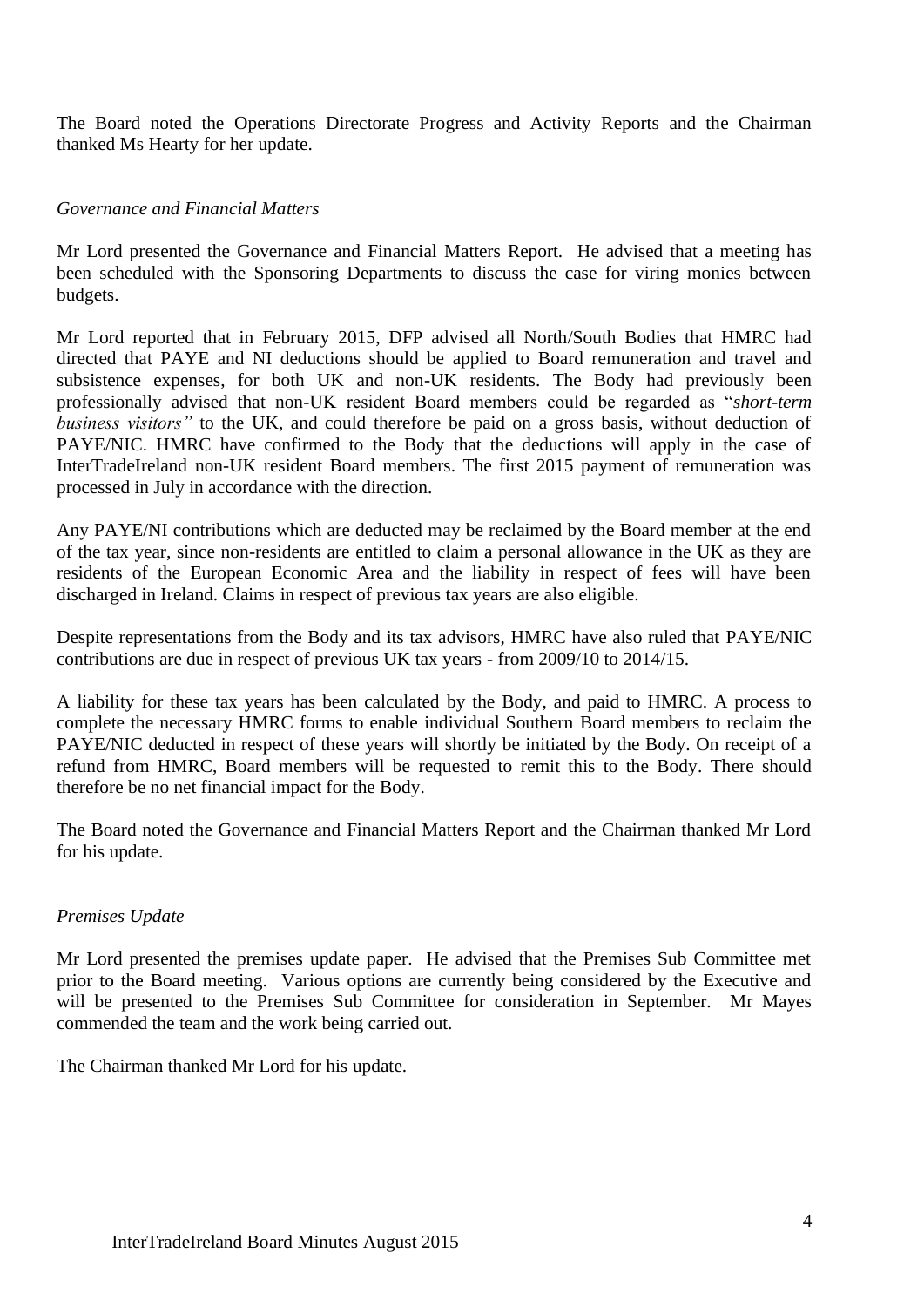#### *Communications and Marketing Performance Report*

Mr Lord presented the Communications and Marketing Performance Report. He acknowledged the work of Mr Hayden in brokering a meeting with UTV. Media coverage of InterTradeIreland Business Monitor Results for Q2 2015 was extensive. In the last quarter, brand awareness has increased by 12%. The Board commended the work of the Communications Team.

The Board noted the Communications and Marketing Performance Report.

#### *Tenders and Variations to Letters of Offer/Appointment*

Ms Hearty sought permission to vary a Letter of Appointment to a managing agent to deliver Phase IV of the Fusion programme. In February 2015 to facilitate continuity, the Board approved an extension to the current contract until 31st December 2015 to deliver an additional 33 projects. She advised that the Body was still awaiting approval of the Fusion V economic appraisal by the DETI Minister. She requested a further extension until 31st March 2016 to deliver an additional 11 projects. The Executive reviewed the existing contract arrangements with CPD and were advised that this extension is within the full contract variation option and the process will be managed in accordance with CPD procedures. The Board discussed and approved a further extension until 31<sup>st</sup> March 2016 to deliver an additional 11 projects.

#### *2016 Business Plan and Budget*

Ms Alayne Kinver, Policy and Planning Manager joined the Board meeting for this and the following agenda item. Ms Kinver reported that joint guidance had been received and the draft 2016 Business Plan is due to be submitted to the Sponsoring Departments by 31st August 2015. She advised that a planning rate of 0.70p has been set. The Executive in drafting the budget, have prioritised the most impactful expenditures to work within the set budget. The Board discussed the draft Business Plan and Budget and concern was expressed over reduction in proposed expenditure for innovation activities and over an increase in the percentage of the budget accounted for by administration costs. The Board noted that these changes are due to a number of changes arising from previous strategic decisions, including: the cessation of the Innova programme which entailed relatively large grants; a greater focus on trade and innovation supports for smaller firms; continued growth of staff time intensive capability building activities such as Meet the Buyer, Go 2 Tender and Finance for Growth; and a number of activities previously bought in have been taken in-house. The Board discussed the challenges going forward and commended the work of the staff. It was agreed that Board members will be provided with the Business Plan budget allocation for the period 2010 to 2016. The Board approved the draft 2016 Business Plan and Budget. The Chairman thanked Ms Kinver for her input.

## *Interreg Update*

Ms Kinver gave an update on the Interreg V programme. She reported that the cross directorate team are working on all aspects of the application form. InterTradeIreland Strand leaders continue to work with our partners to define in detail each strand along with estimated costings. SEUPB have